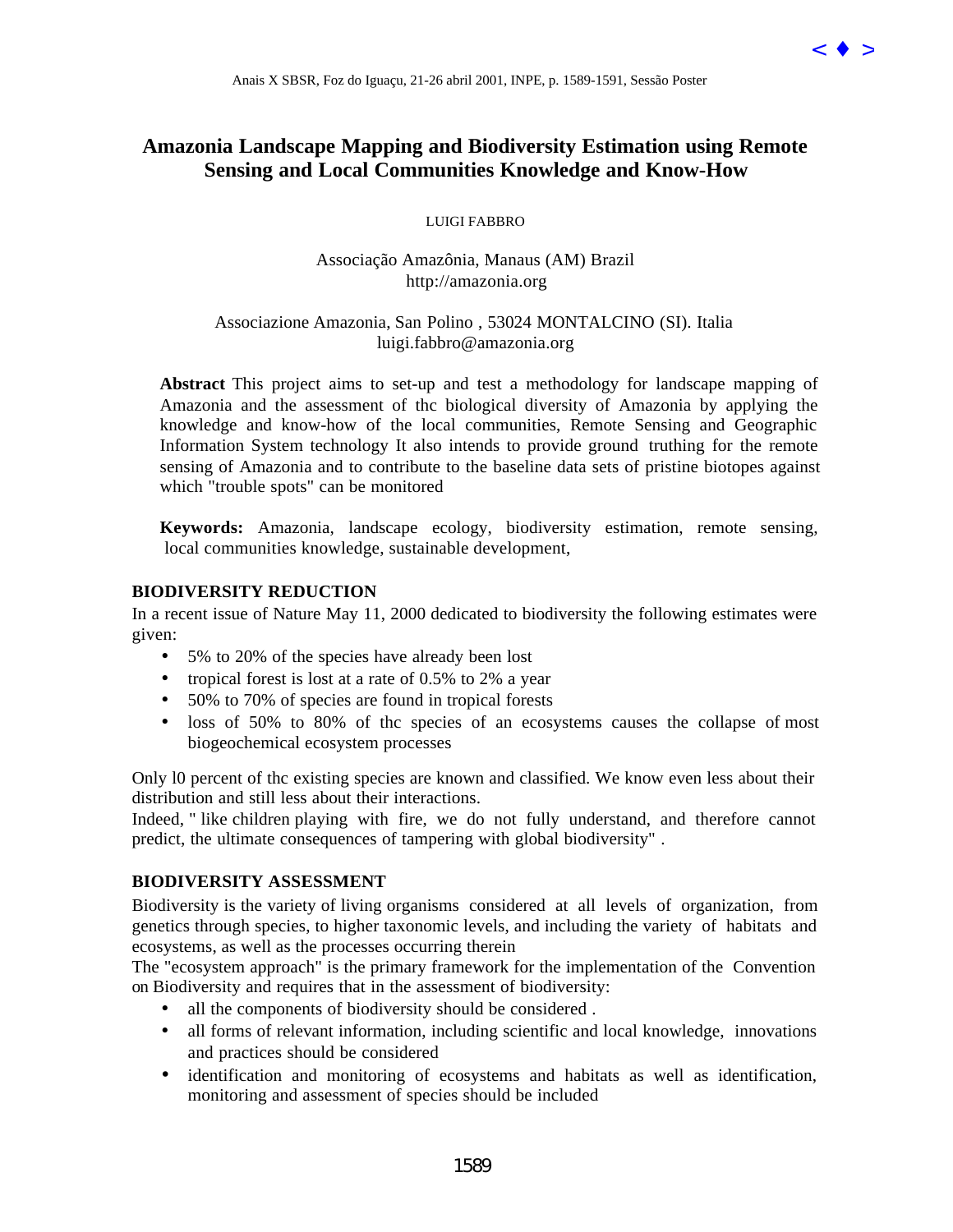# **REGION**

Xixuau-Xiparina Nature Reserve and Lower Rio Jauperi basin , State of Roraima, Brazil.

 $0^*$  North -  $2^*$  South -  $61^*$  West -  $62^*$  East (110 Km  $*$  220 m). The unexplored, pristine rainforest harbors a rich wildlife including several threatened mammal species. Being placed between hydrographic basins of different geological ages, it is of great biological relevance. The total population is 570 people in 5 communities. The Associação Amazônia, largely composed of people belonging to the local communities, has been working in the region since 1991.

## **LOCAL COMMUNITY KNOWLEDGE AND KNOW-HOW**

Rationale for using local community knowledge for biodiversity assessment

- the Convention on Biodiversity requires the application of the knowledge of local communities
- the SBSTTA said that traditional and indigenous people knowledge and perspectives should bc included in current taxonomic systems
- higher taxon richness and species indicators are useful surrogates for biodiversity
- scientific taxonomy covers more species than indigenous taxonomy, but it all the same covers only ten per cent of existing species
- according to the "ecosystem approach" biodiversity assessment also requires identification and assessment of ecosystem and habitats

### **DATA COLLECTION METHODOLOGY**

The precisely GPS localized verbal real time recorded reporting by the members of the local community will be transcribed. Successively significant key words will be extracted from the transcription,, numerically coded and inserted as categories into raster maps of the GIS becoming thus amenable to the standard GIS processing, using standard GIS tools.

### **TESTING AND CALIBRATION**

Contemporaneously with landscape mapping and biodiversity assessment other bio-diversity surveys will be made which will use more traditional methodologies and whose results will be used to test and calibrate the methodology under study. In particular these results will be used to calibrate the coefficients of the alpha . and other measures of biodiversity so that comparable data is produced .

### **SATELLITE IMAGERY**

Time Series Data from Landsat TM-5, Landsata TM-7 , Envisat MERIS,: ERS-1 SAR, ERS-2 SAR, Envisat ASAR

The high resolution panchromatic band of Landsat TM 7 will be used for sharpening the lower resolution data. MERIS data appears very promising and although it will have lower spatial resolution than the Landsat data it will have a higher spectral resolution especially in very promising zones of the spectrum. Of particular interest will be the Meris Global Vegetation Index The utilisation in tandem with ASAR and the consequent synergy which should arise, will also be very intersting.